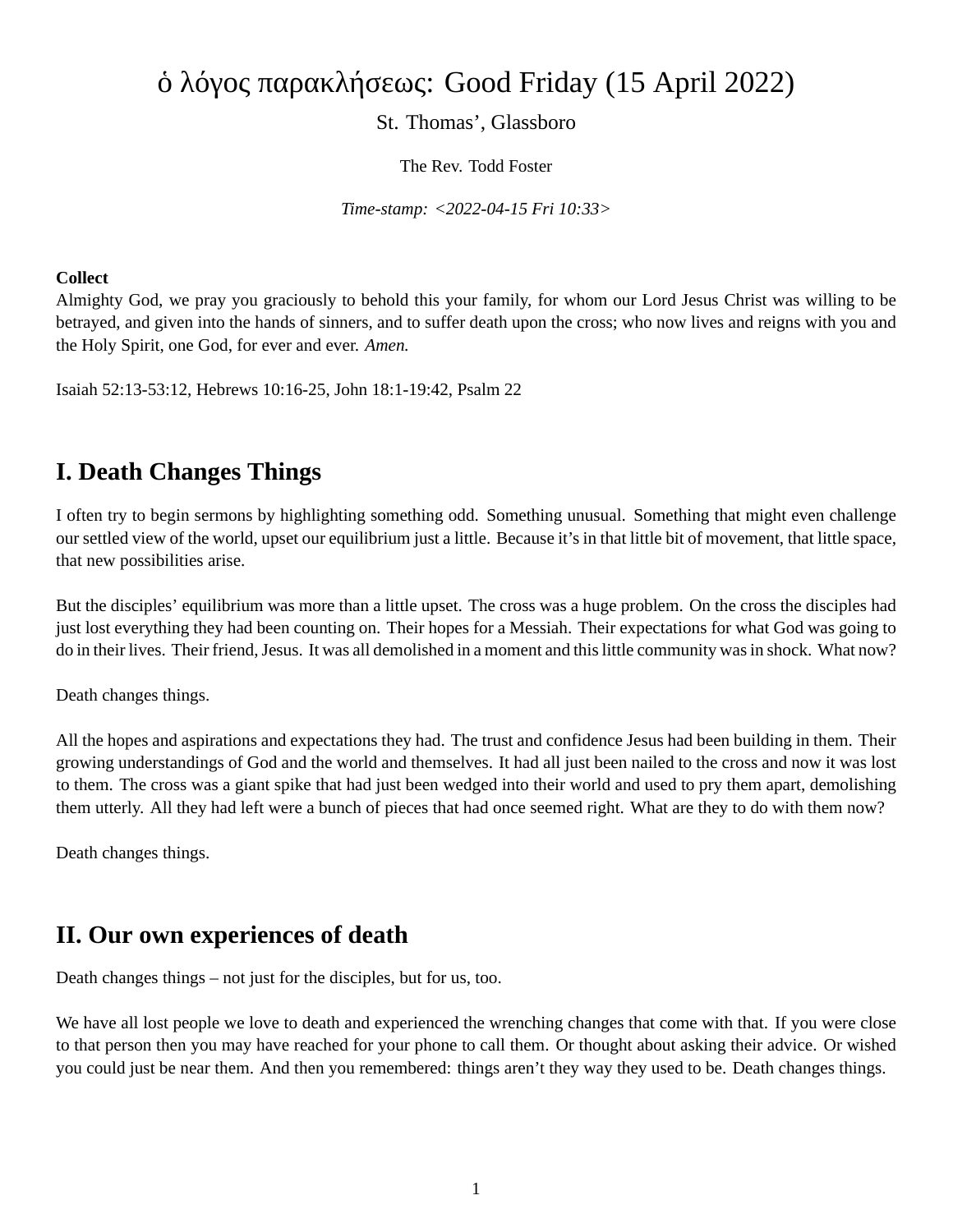And it's not always physical death that changes things, is it? Maybe it's the death of a relationship, like when a marriage fails or some kind of estrangement happens. Maybe it's even a good thing like when your best friend gets married and suddenly doesn't have nearly as much time for you as she used to have. Maybe it's your child who moved off to college or got a job in a different time zone. Maybe it's your own opportunity to experience life on a different continent. Sometimes even really great things can happen to us, and still they involve loss. And every loss is like a little death. And death changes things.

## **III. Death is Where God Works**

The crucifixion of Jesus was no accident. It took a while for Jesus' friends to figure that out. John's Gospel, from which we heard the Passion today, is thought to have been written after all the other Gospels. It is the only Gospel which is super clear about Jesus' crucifixion as a mysterious kind of victory, an enthronement of sorts. It's something Jesus meant to do. Jesus was not the unwilling victim, instead he acted with agency and purpose. Because Jesus knew something.

Jesus knew that death changes things. And Jesus knew that the name of the change-agent, the one who is able to do redemptive good even in death, is God.

In our first reading, we read Isaiah's tale of the suffering servant. That suffering was the path to strength and victory, and very specifically that suffering was the path toward health and life for God's people. This is a great mystery, and can be hard to understand.

In our second reading, from the book of Hebrews, we read of the cessation of the temple cult, and the Christian understanding that God was fulfilling the prophecy in drawing even closer to God's people, giving them a new covenant, with new hearts and new confidence to dwell in God's presence. The tie of the sacrificial system was ended; something new was at hand. The sacrifice of animals had symbolized and foretold a truth that was finally made plain on Jesus' body. And Jesus' death changed things.

I know in my own life, it is the times of death and loss that strip me of my own confidences, my own self-sufficiency, my own assertiveness. It is in times of weakness, when I can no longer rely on my own strength, that I cast about looking for a firm place on which I can rely. It is in those times: that I remember God, that I cast myself upon God's mercy, that I let go of my own agency and beg God to act instead. Maybe you have experienced these times, too.

Death changes things.

### **IV. Changes**

The Resurrection is not about things being like they always have been. It's the opposite. Death changes things. Resurrection is about a whole new kind of life, a different life.

We have to die to what has been: the good, the bad, and the ugly, before we will be ready to encounter something new from God. The disciples had already seen Jesus transfigured, but that wasn't the full message. The disciples had already seen Lazarus raised from the dead, but that wasn't the full promise.